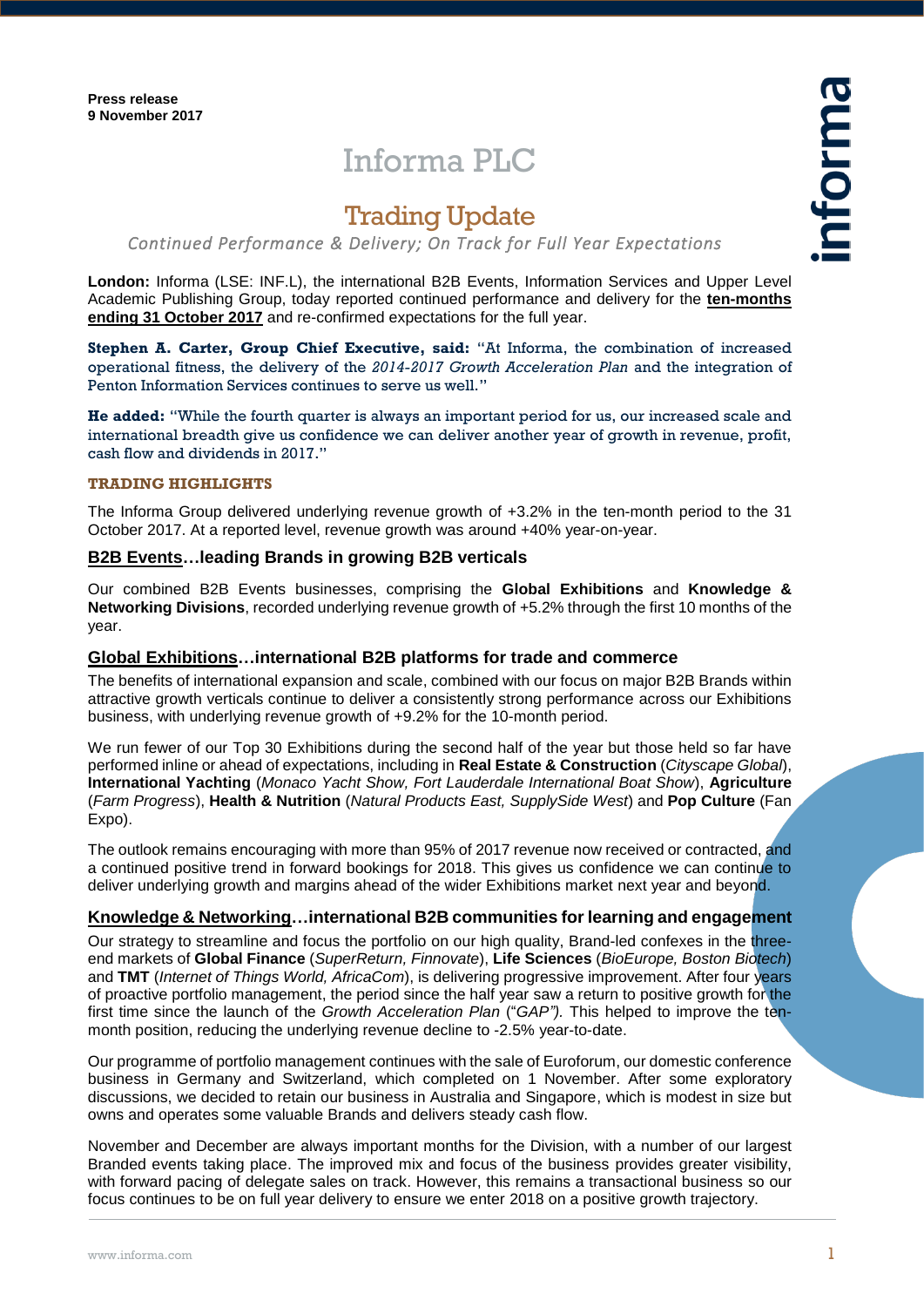# **Business Intelligence…specialist B2B insight and intelligence**

The benefits of *GAP* investment into core products and platforms, combined with continued focus on strengthening our customer relationships is producing a steady improvement in operating and financial performance, with underlying revenue growth of +1.7% over the first 10-months of the year.

The last few months of the year are a key period for subscription renewals. We are entering it with a positive trend in Annualised Contract Values and a healthy sales pipeline, particularly in **Agribusiness**, **Transportation** and **Finance** following a number of recent product upgrades and new launches.

We also continue to focus on our contingent businesses, with our re-launched Consulting offering gaining good customer traction. Similarly, in Marketing Services we recently re-launched the business as **Informa Engage** to coincide with the busy fourth quarter trading period, when customers traditionally look to allocate budgets on marketing and research initiatives.

Together, this gives us confidence we will deliver further steady improvement in growth in 2017, leaving us well placed to meet our target of 3%+ underlying revenue growth in 2018.

## **Academic Publishing…scholarly research and specialist reference-led content**

The trends in Academic Publishing remain broadly consistent, with continued strength in Academic Research Journals and steady trading in Upper Level reference-led Books balanced by ongoing volatility in the Lower Level textbook market. In aggregate, this produced modest +0.9% underlying revenue growth across the ten-month period, similar to the first half of the year.

In September, we announced the addition of independent open access ("OA") publisher Dove Medical Press. This enhances our Journals business and strengthens our position in Health Sciences, adding a valuable portfolio of established and indexed OA journals and a platform for future expansion in this attractive and growing market.

The outlook remains robust and consistent. The Journal subscription season has started well, with renewals still strong. While the back end of the year is a key period for Books trading, we are confident of a solid outcome, and a second consecutive year of modest positive growth for the overall business.

# **ENQUIRIES**

| Informa PLC                                         |                      |
|-----------------------------------------------------|----------------------|
| Stephen A. Carter, Group Chief Executive            | +44 (0) 20 7017 5771 |
| Gareth Wright, Group Finance Director               | +44 (0) 20 7017 7096 |
| Richard Menzies-Gow, Director of Investor Relations | +44 (0) 20 3377 3445 |
| <b>Teneo Blue Rubicon</b>                           |                      |
| Tim Burt / Zoe Watt                                 | +44 (0) 20 7420 3141 |

#### **ANALYSTS AND INVESTORS**

Gareth Wright, Group Finance Director, and Richard Menzies-Gow, Director of Investor Relations, will be hosting a short conference call for analysts and investors today to discuss the Trading Update, commencing at 8.00am UK time. Dial-in details: +44 (0) 330 336 9105 / Confirmation Code: 9599017.

#### **NOTES TO EDITORS**

#### **About Informa PLC**

Informa operates at the heart of the Knowledge and Information Economy. It is one of the world's leading B2B Events, Information Services, and Upper Level Academic Publishing businesses.

With more than 7,500 colleagues globally, it has a presence in all major geographies, including North America, South America, Asia, Europe, the Middle East and Africa.

**To learn more, please visit [www.informa.com](http://www.informa.com/)**

#### **Cautionary Statements**

This Trading Update contains forward looking statements. These statements are subject to a number of risks and uncertainties and actual results and events could differ materially from those currently being anticipated as reflected in such forward looking statements. The terms 'expect', 'should be', 'will be' and similar expressions identify forward looking statements. Factors which may cause future